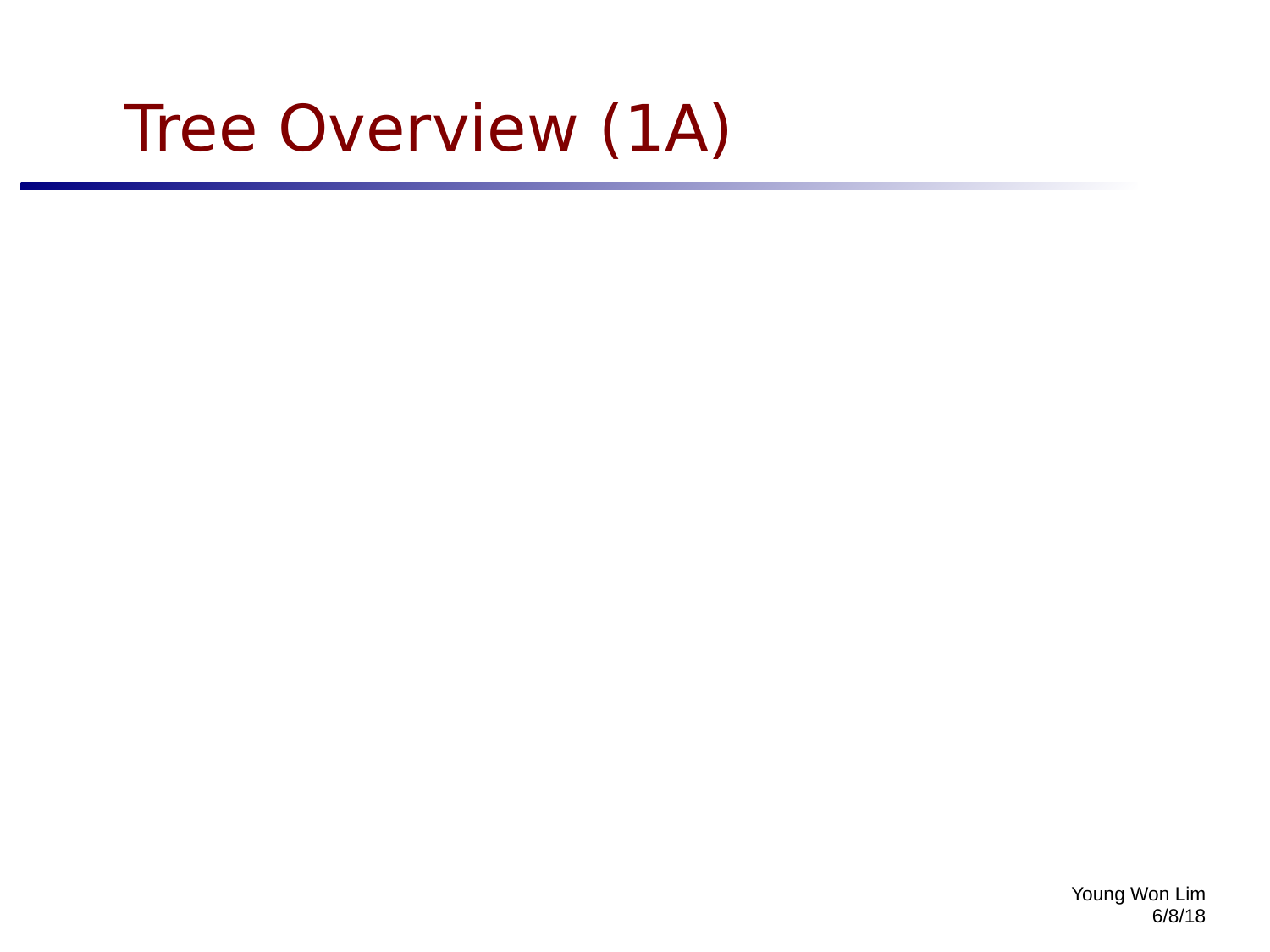Copyright (c) 2015 - 2018 Young W. Lim.

 Permission is granted to copy, distribute and/or modify this document under the terms of the GNU Free Documentation License, Version 1.2 or any later version published by the Free Software Foundation; with no Invariant Sections, no Front-Cover Texts, and no Back-Cover Texts. A copy of the license is included in the section entitled "GNU Free Documentation License".

Please send corrections (or suggestions) to [youngwlim@hotmail.com](mailto:youngwlim@hotmail.com).

This document was produced by using LibreOffice and Octave.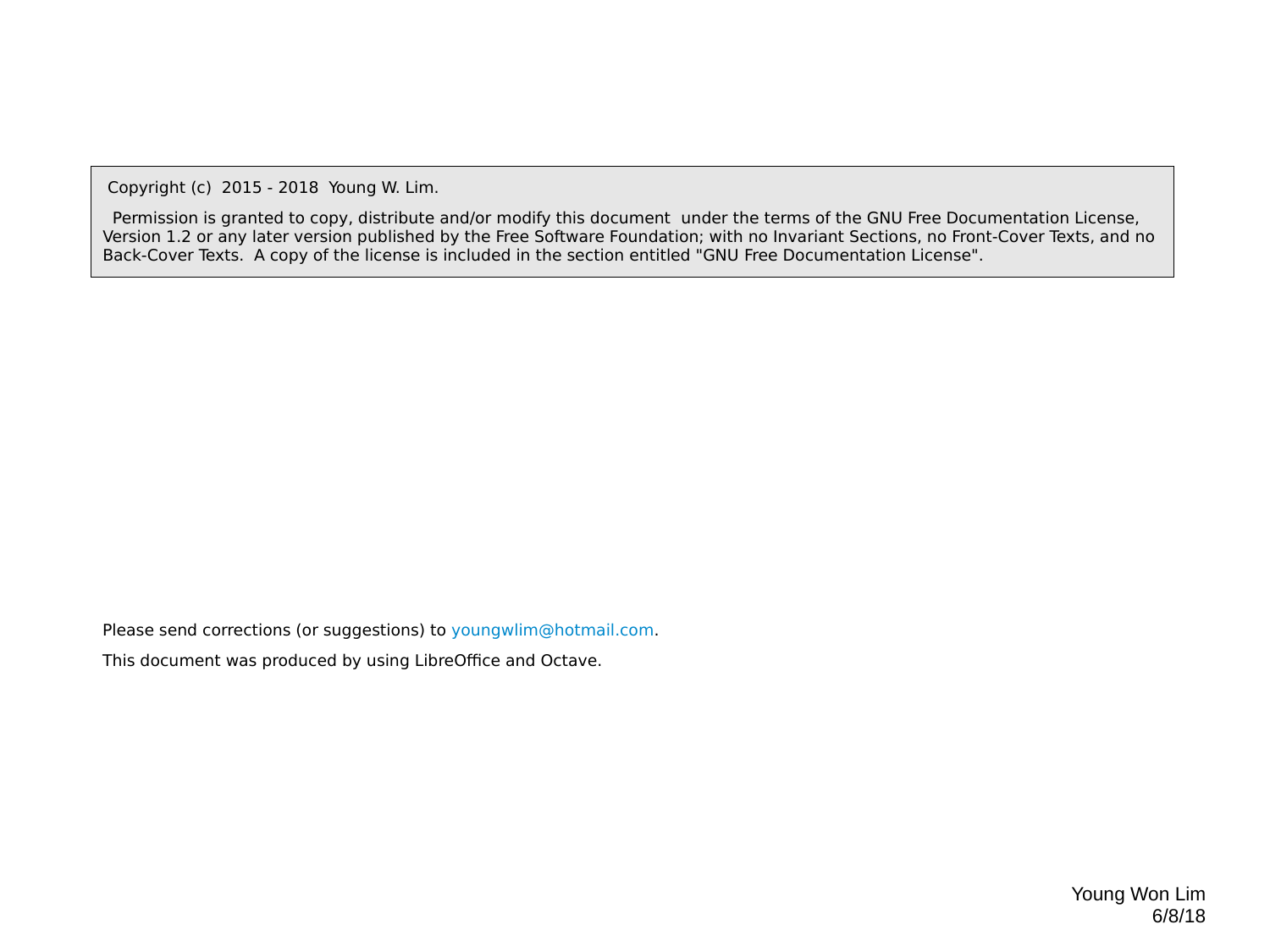### Tree

a tree is an **undirected** graph in which any two **vertices** are **connected** by exactly **one path**.

any **acyclic connected** graph is a **tree**.

A **forest** is a disjoint union of trees.

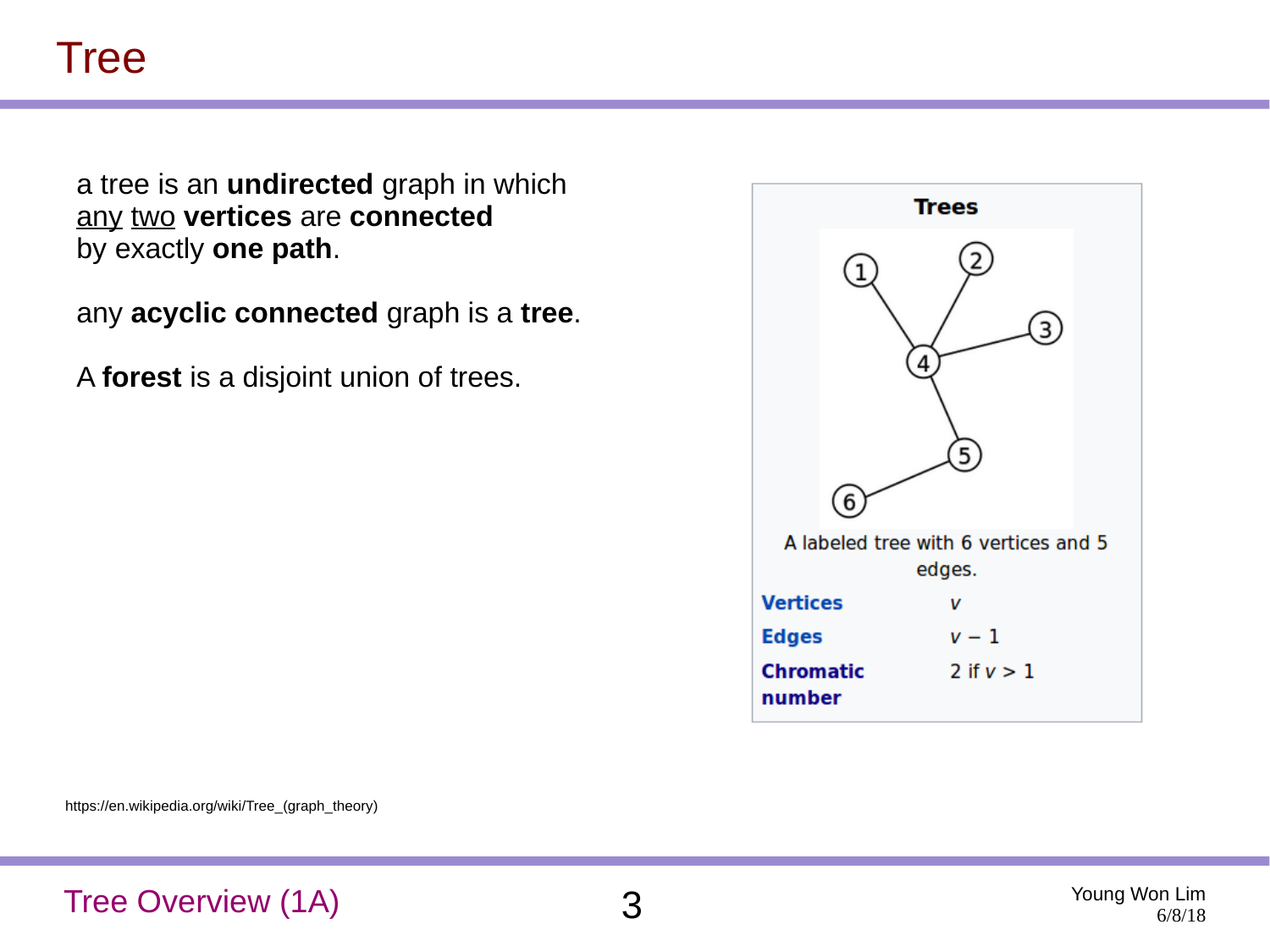A **tree** is an **undirected** graph G that satisfies any of the following equivalent conditions:

G is **connected** and has no **cycles**.

G is **acyclic**, and a **simple cycle** is formed if any **edge** is added to G.

G is **connected**, but is not **connected** if any single **edge** is removed from G.

G is **connected** and the 3-vertex complete graph **K<sup>3</sup>** is not a **minor** of G.

Any **two vertices** in G can be **connected** by a unique **simple path**.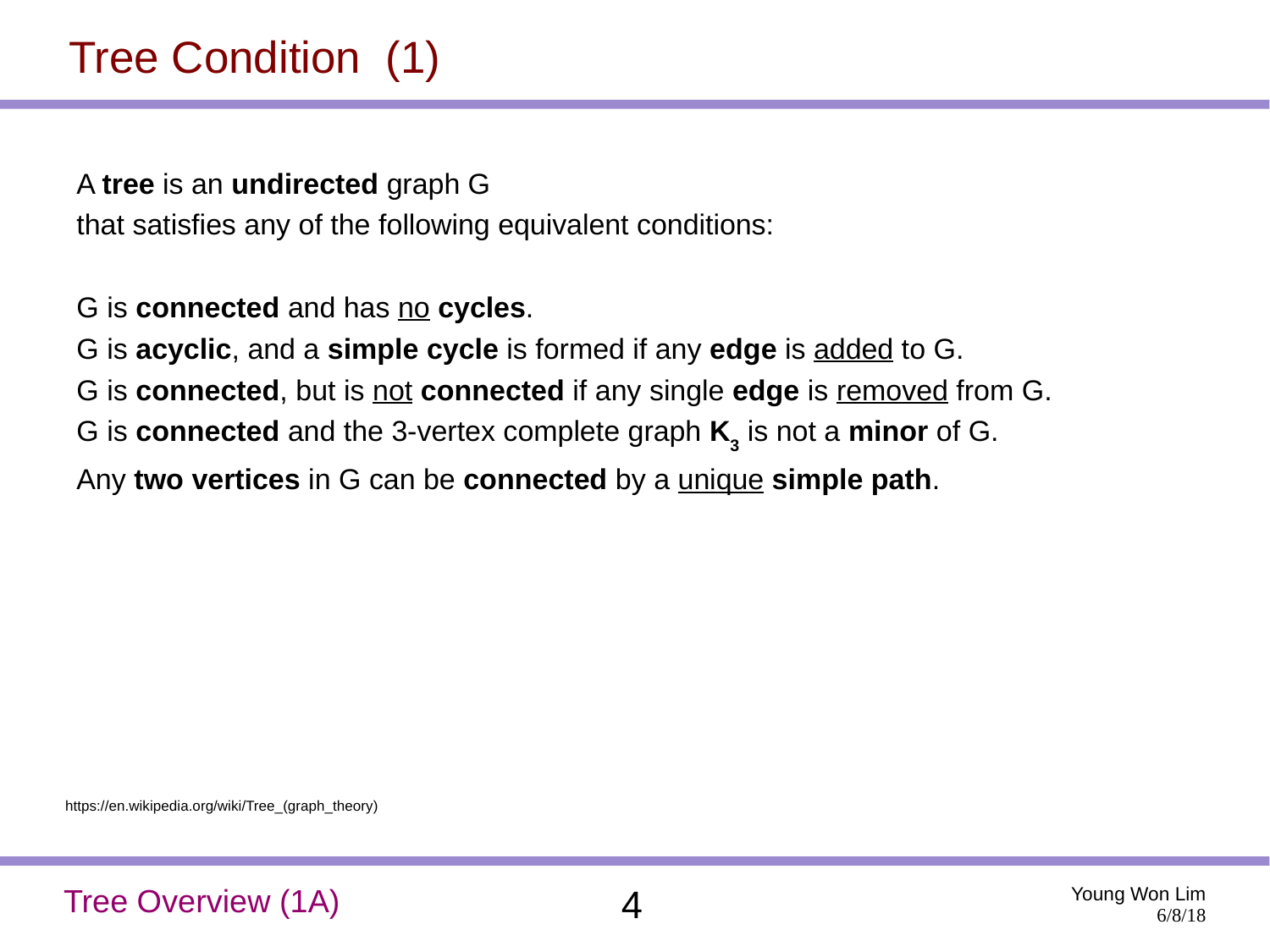# Tree Condition (2)

G is **acyclic**, and a **simple cycle** is formed if any **edge** is added to G.



G is **connected**, but is not **connected** if any single **edge** is removed from G.

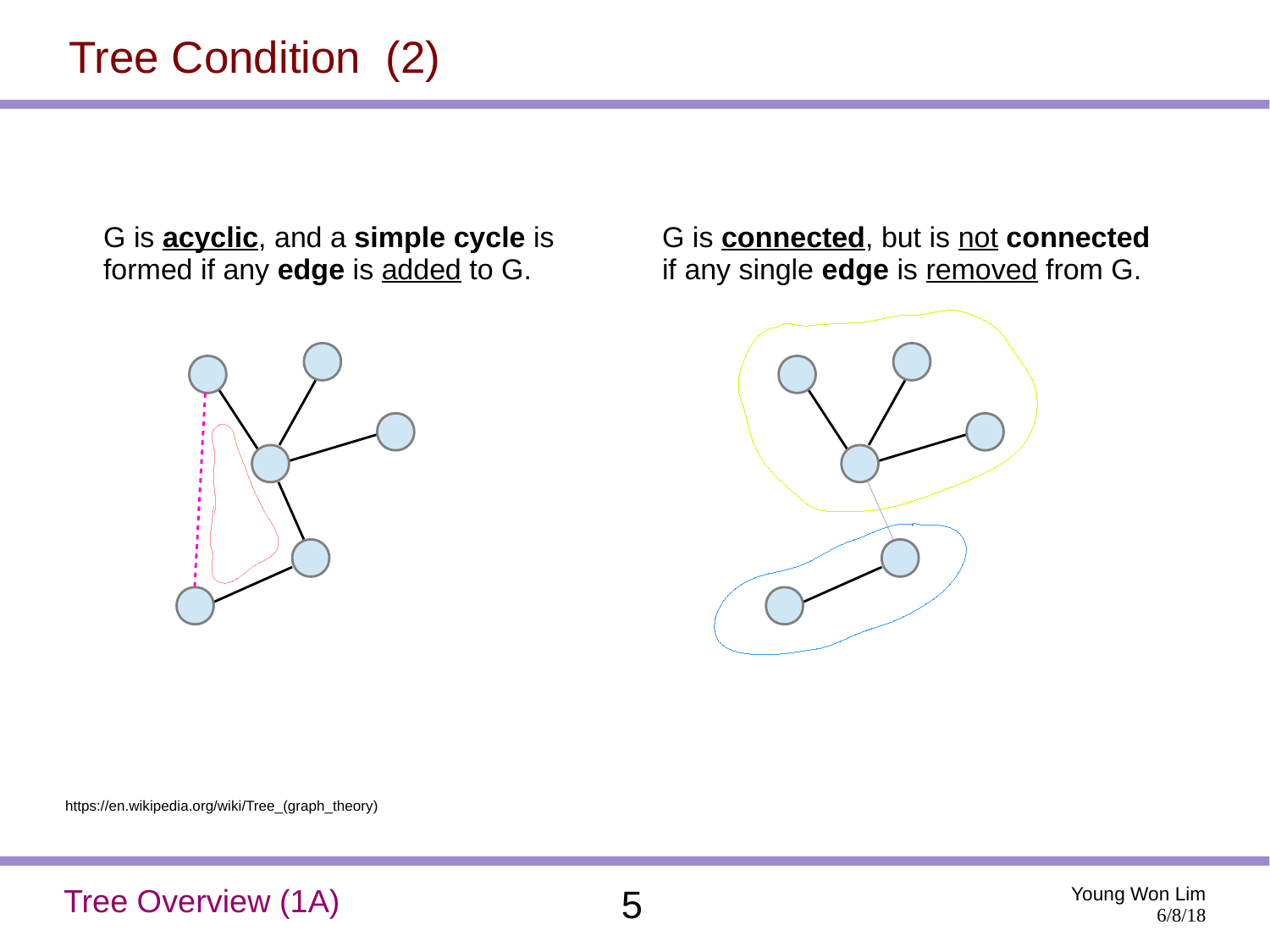# Tree Condition (3)



Any **two vertices** in G can be **connected** by a unique **simple path**.

https://en.wikipedia.org/wiki/Tree\_(graph\_theory)

#### Tree Overview (1A) 6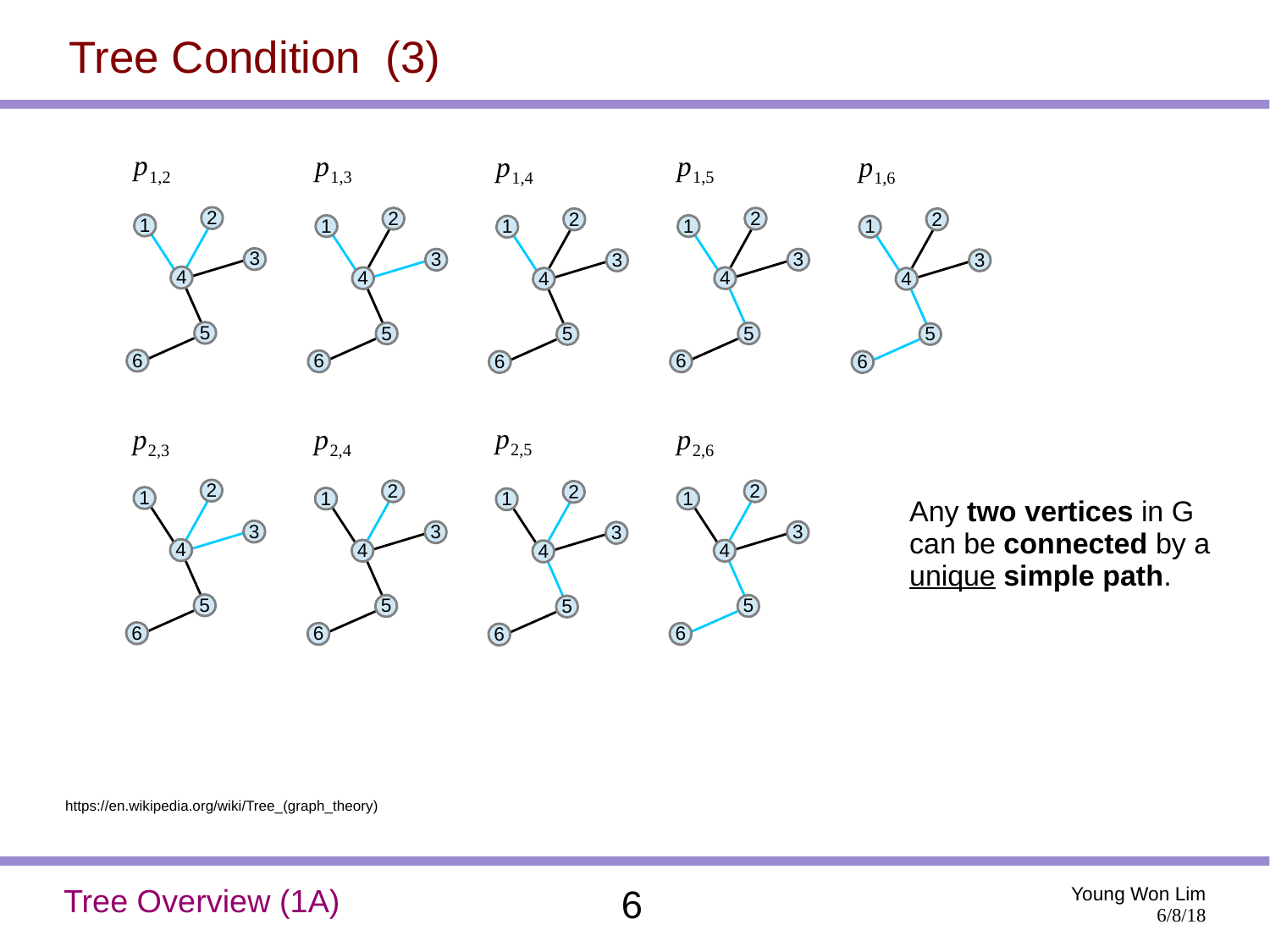# Tree Condition (4)



Any **two vertices** in G can be **connected** by a unique **simple path**.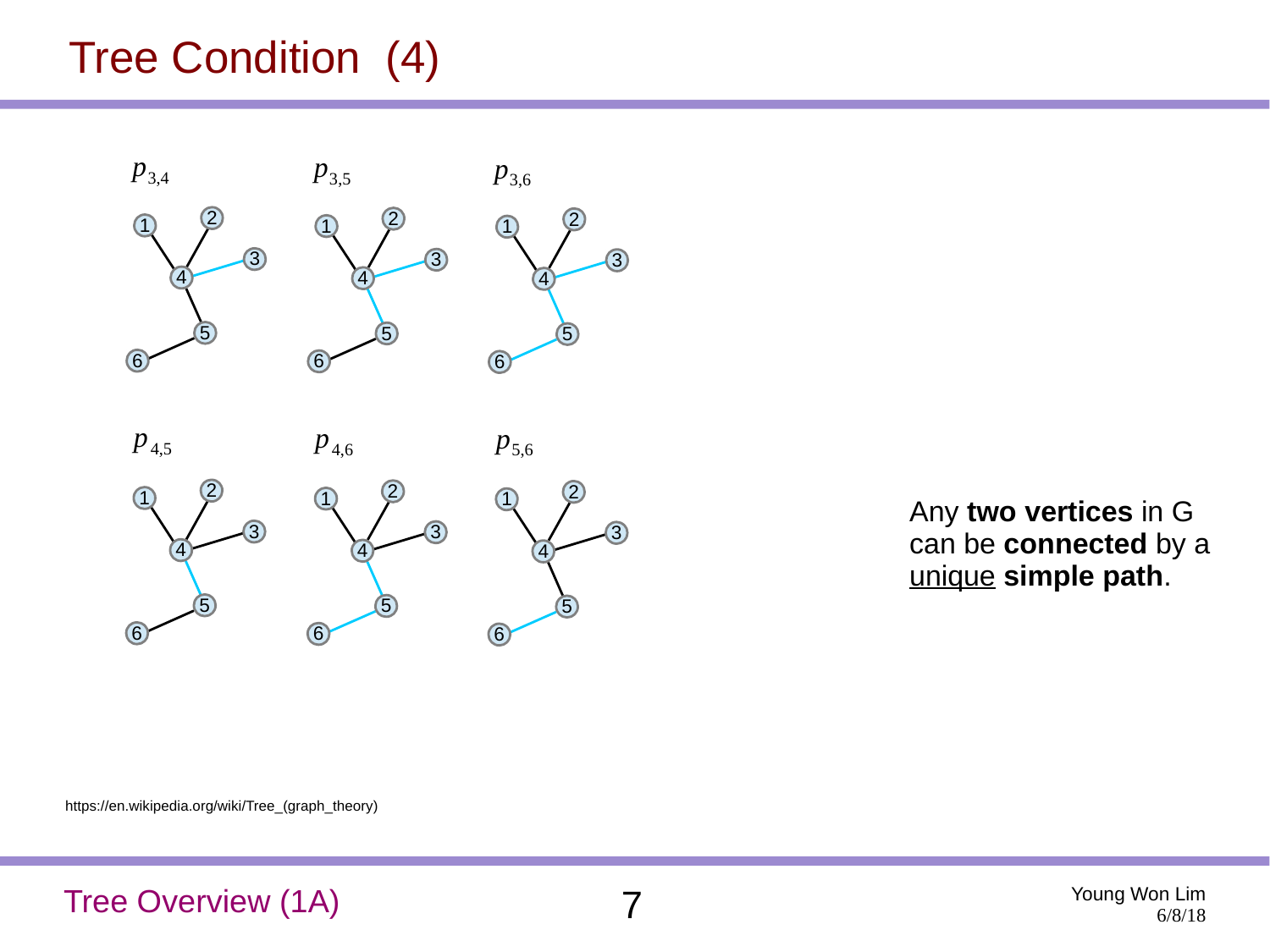# Tree Condition (5)

If G has finitely many **vertices**, say **n vertices**, then the above statements are also equivalent to any of the following conditions:

G is **connected** and has **n − 1 edges**.

G has **no simple cycles** and has **n − 1 edges**.





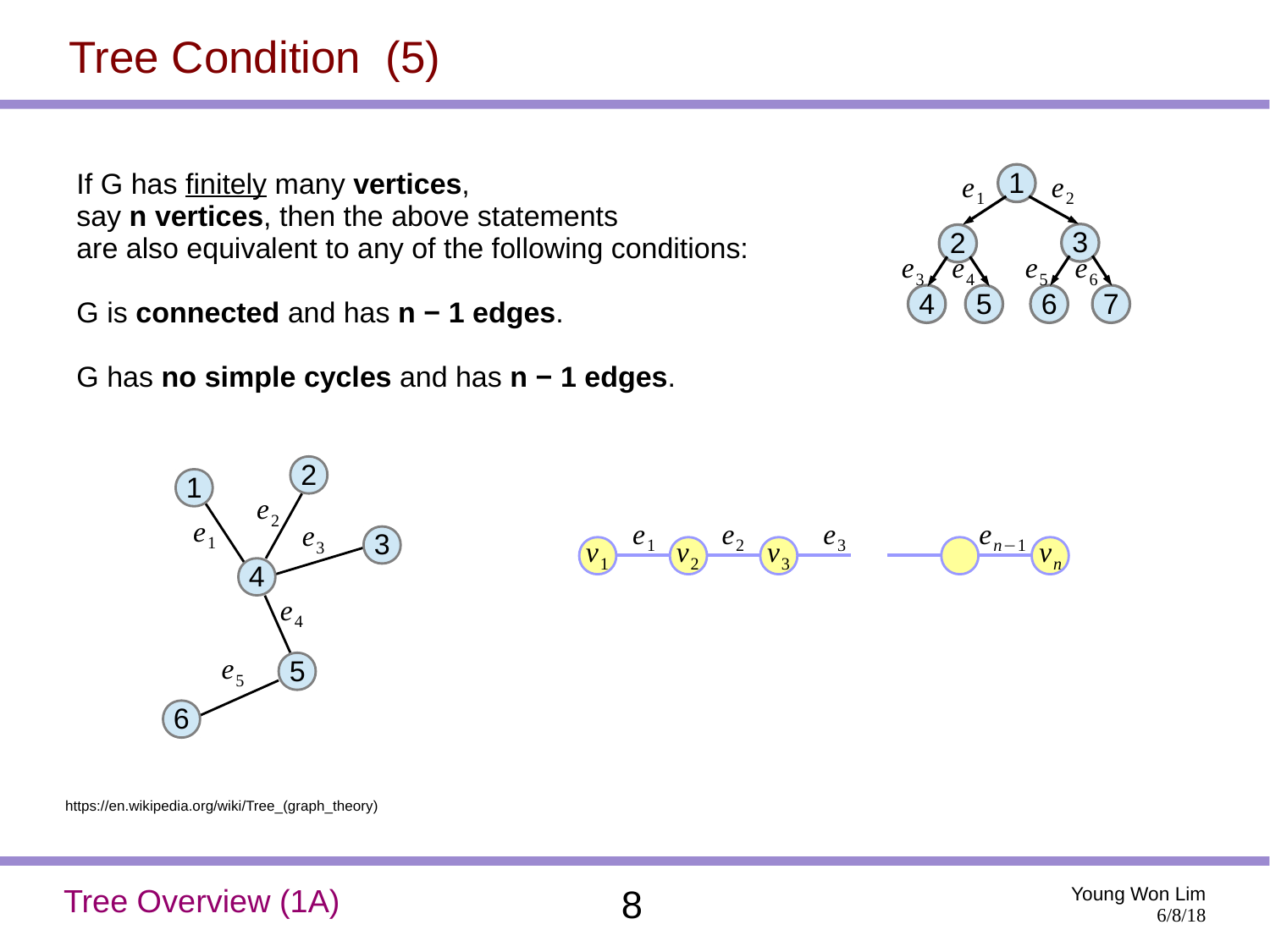# Tree Condition (6)

G is **connected** and the 3-vertex complete graph **K<sup>3</sup>** is not a **minor** of G.





deleting edges deleting vertices



contracting edges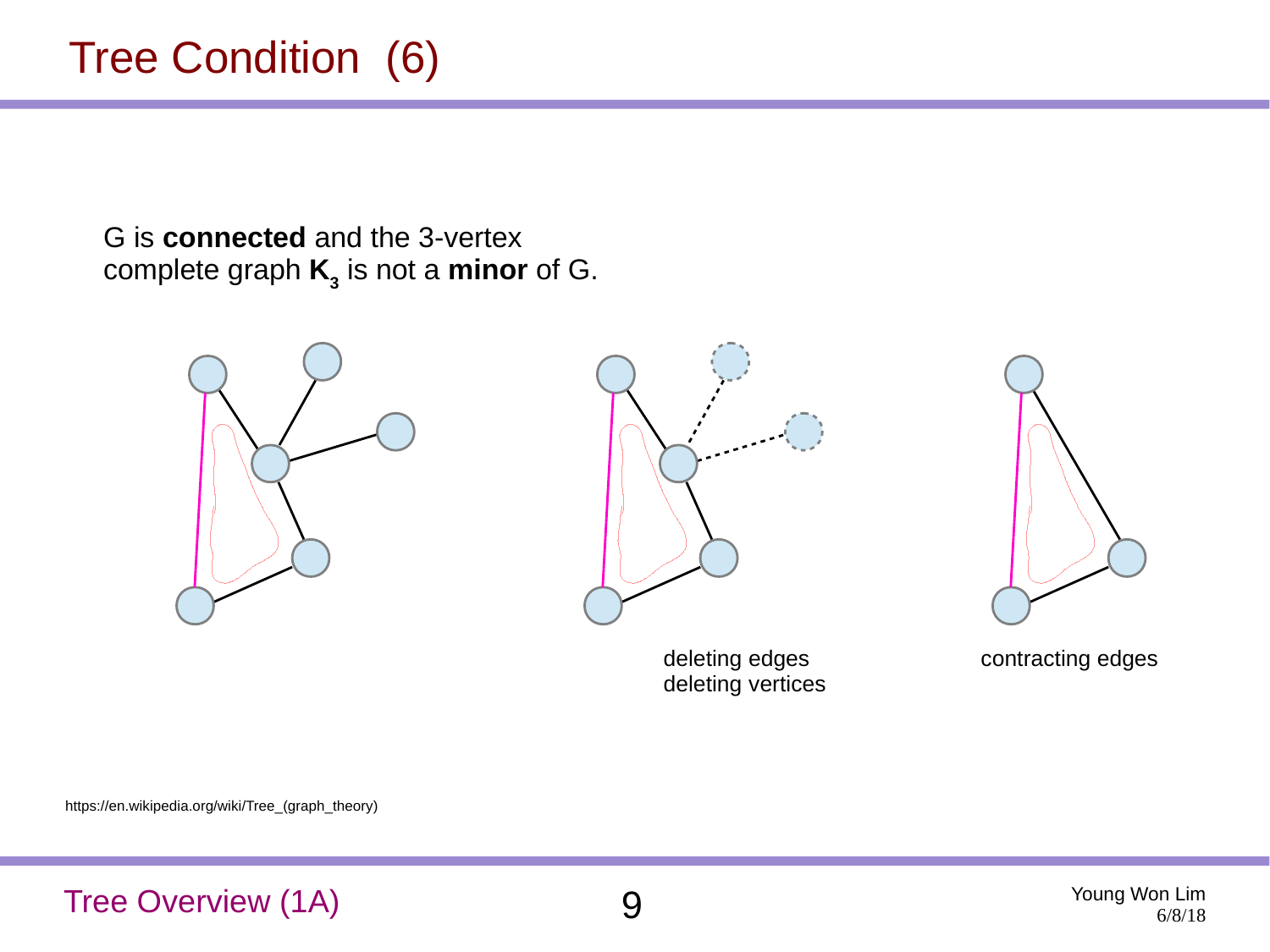In graph theory, an undirected graph H is called a minor of the graph G if H can be formed from G by **deleting edges** and **vertices** and by **contracting edges**.



https://en.wikipedia.org/wiki/Graph\_minor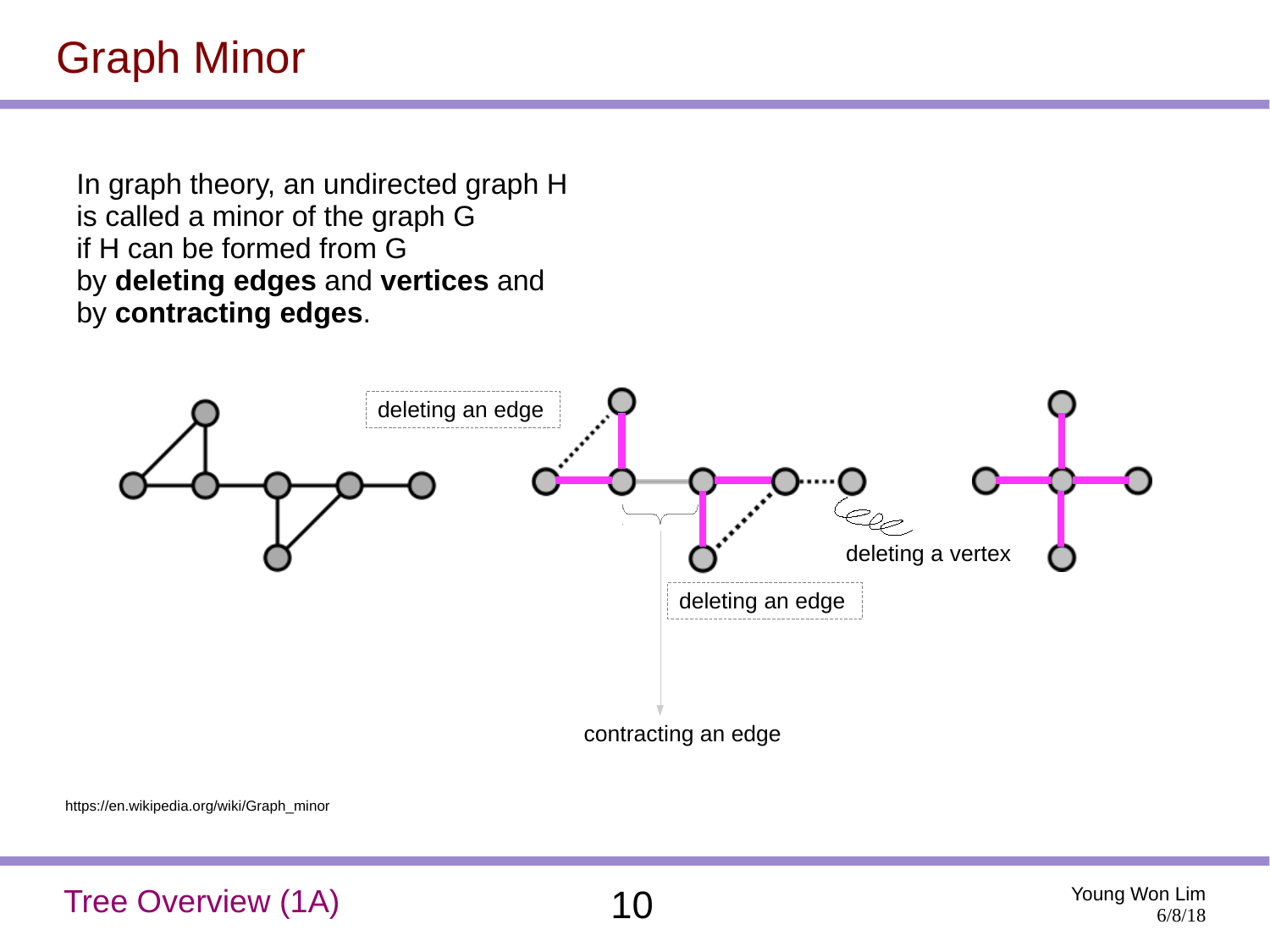### Tree Examples







Not a tree: cycle  $B \rightarrow C \rightarrow E \rightarrow D \rightarrow B$ . B has more than one parent (inbound edge).



Not a tree: æ undirected cycle 1-2-4-3. 4 has more than one parent (inbound edge).

B D C Έ  $\,\Box$ Not a tree: two nonconnected parts, A→B

and  $C \rightarrow D \rightarrow E$ . There is more than one root.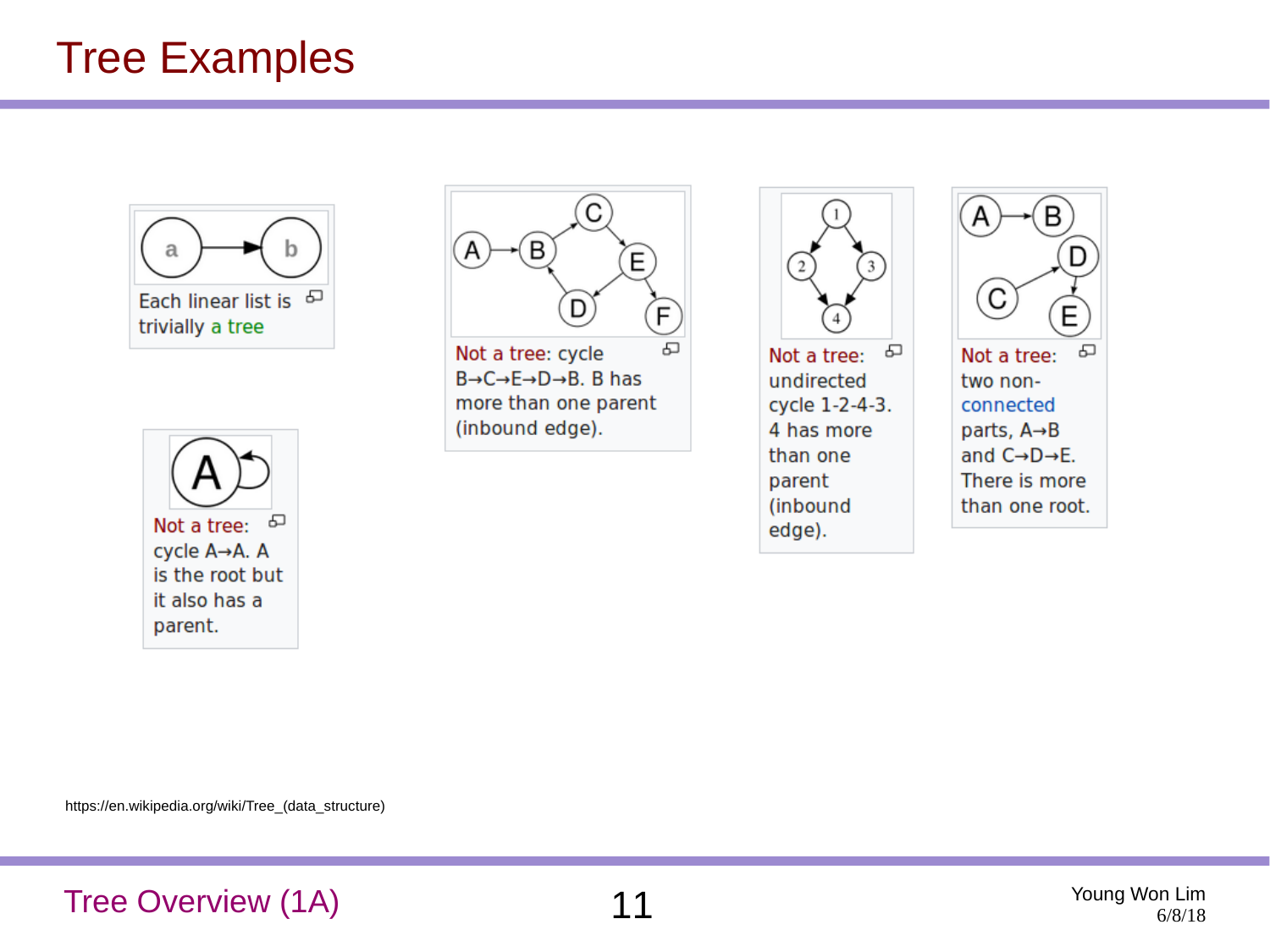#### **Root**

The top node in a tree.

#### **Child**

A node directly connected to another node when moving away from the Root.

#### **Parent**

The converse notion of a child.

#### **Siblings**

A group of nodes with the same parent.

#### **Descendant**

A node reachable by repeated proceeding from parent to child.

#### **Ancestor**

A node reachable by repeated proceeding from child to parent.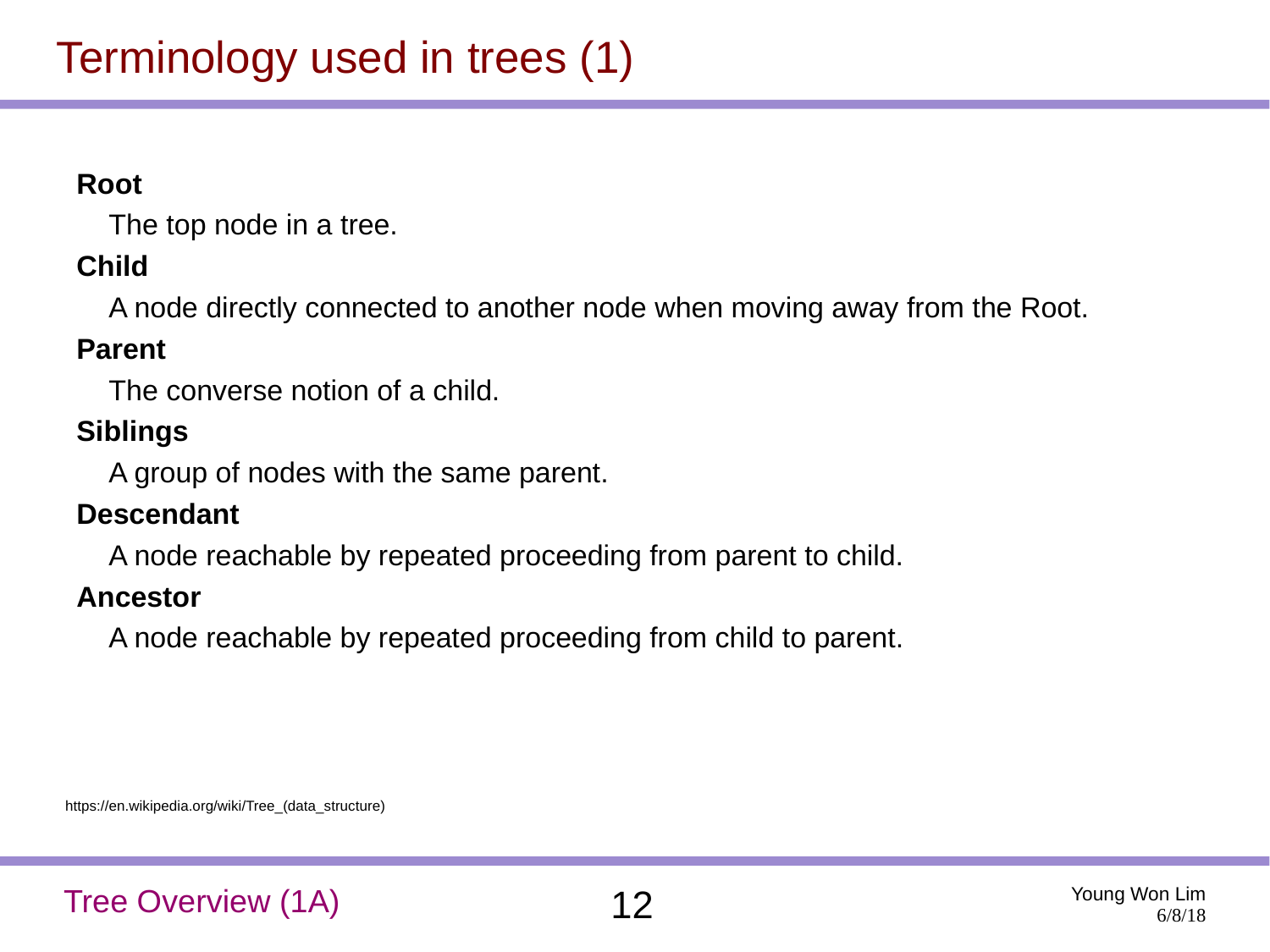# Terminology used in trees (2)

#### **Leaf** (less commonly called **External node**)

A node with no children.

#### **Branch** (**Internal node**)

A node with at least one child.

#### **Degree**

The number of subtrees of a node.

#### **Edge**

The connection between one node and another.

#### **Path**

A sequence of nodes and edges connecting a node with a descendant.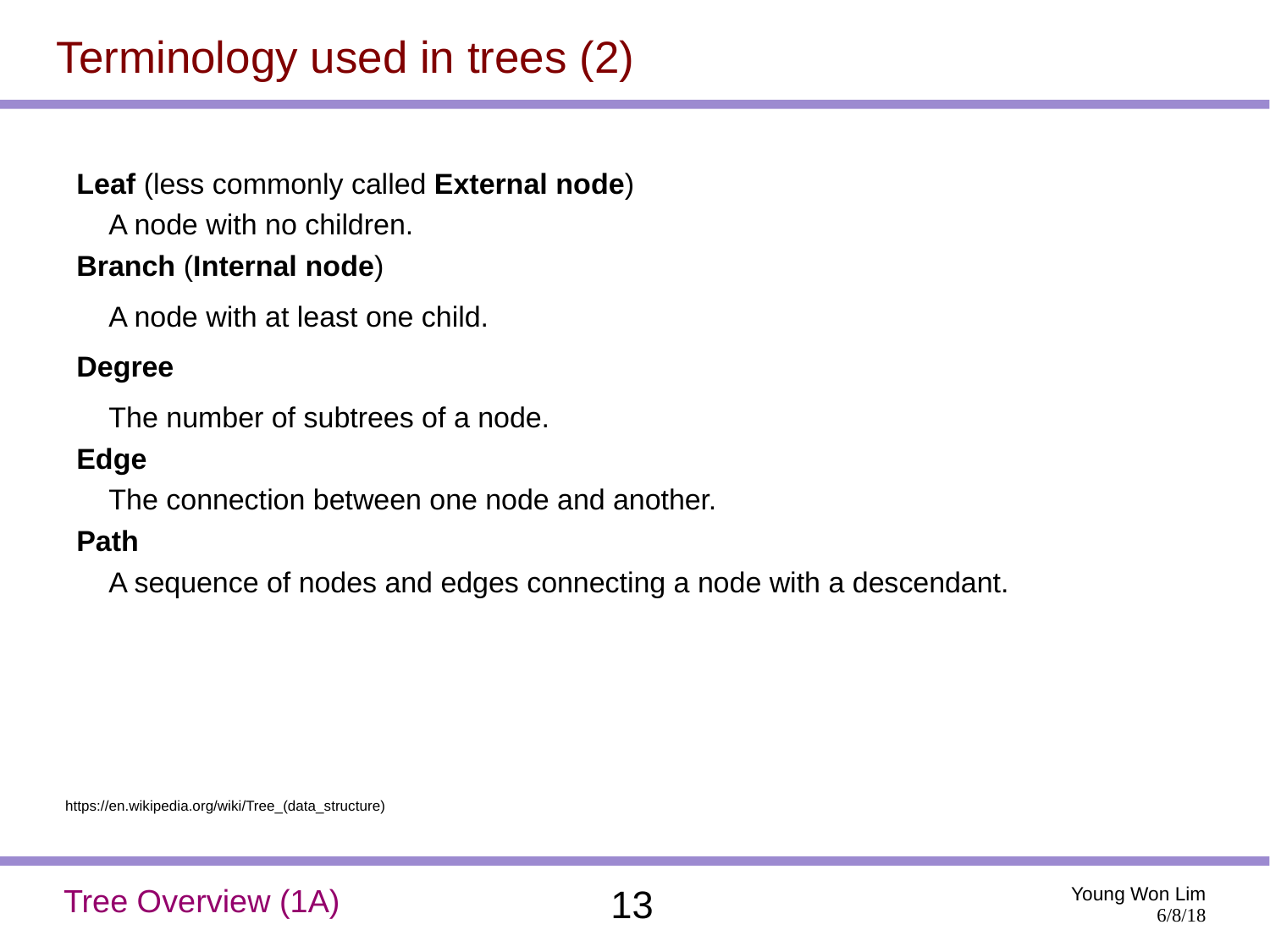# Terminology used in trees (3)

#### The level of a node is defined by 1 + (the number of connections between the node and the root). **Height** of node The height of a node is the number of edges on the longest path between that node and a leaf. **Height** of tree The height of a tree is the height of its root node. **Depth** The depth of a node is the number of edges from the tree's root node to the node. **Forest** A forest is a set of  $n \geq 0$  disjoint trees. Some literatures have the reversed definitions of height and depth **Depth Depth Height**

https://en.wikipedia.org/wiki/Tree\_(data\_structure)

**Level**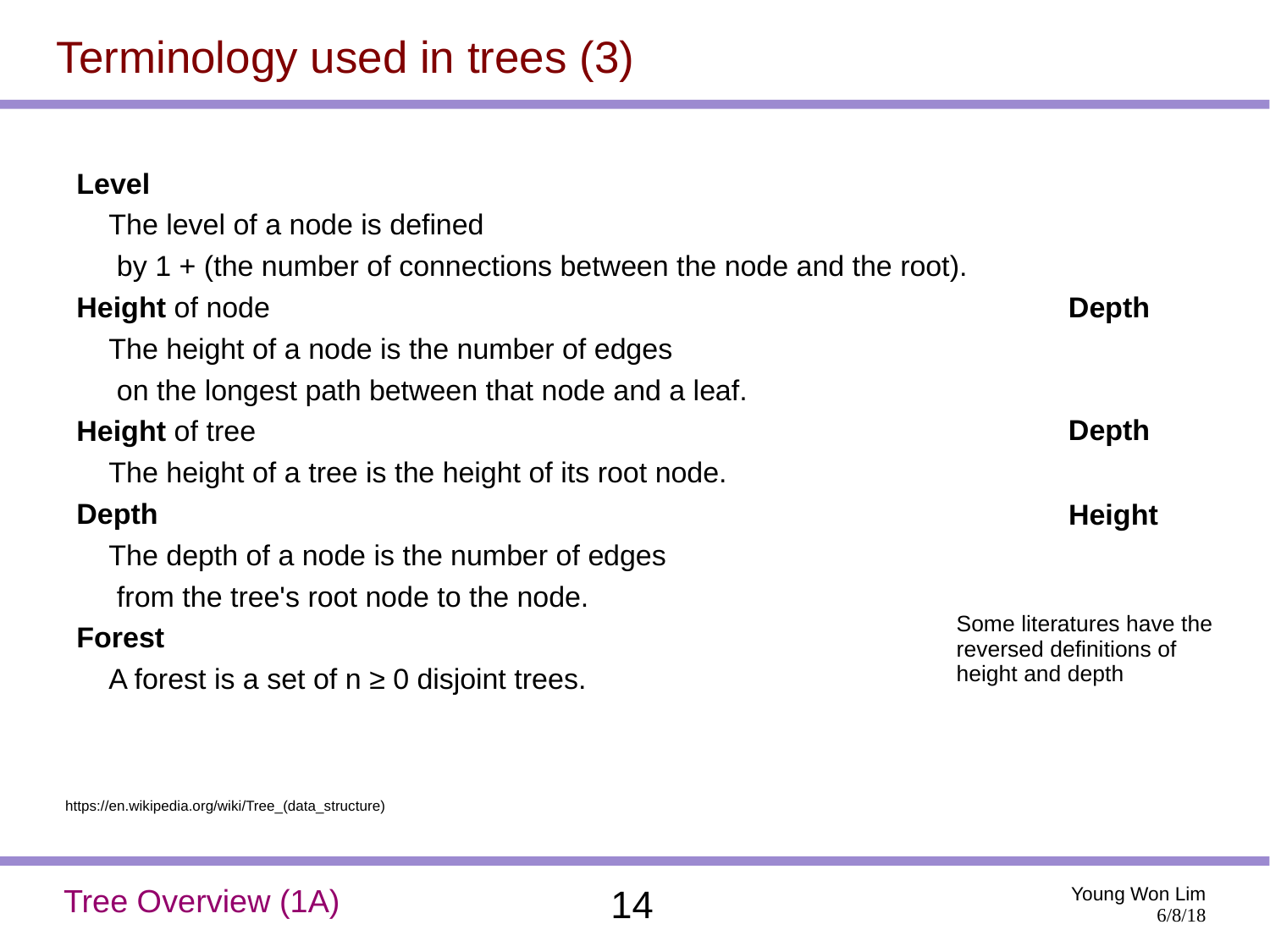# Depth

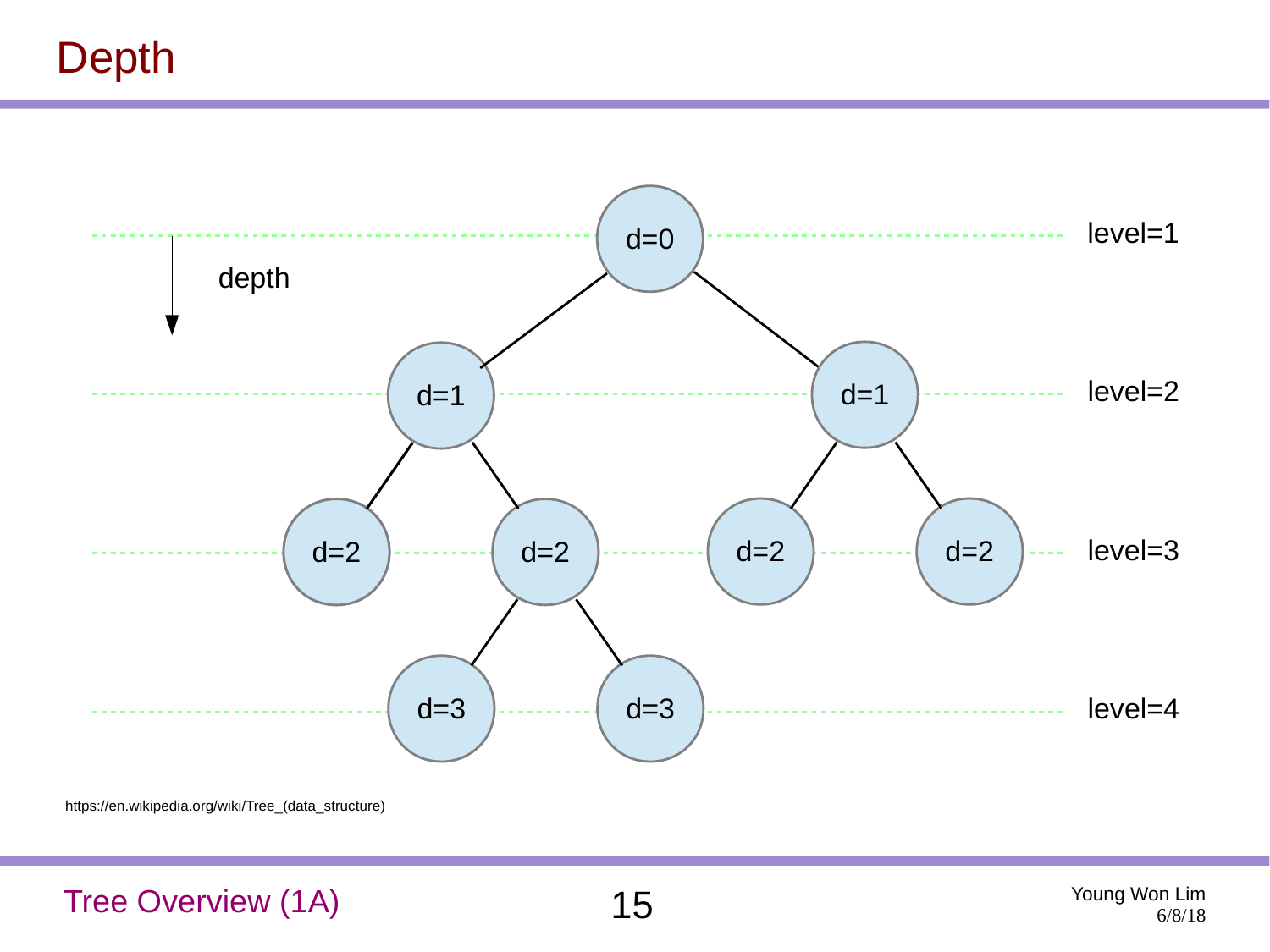**Height** 



https://en.wikipedia.org/wiki/Tree\_(data\_structure)

Tree Overview  $(1A)$   $16$  Young Won Lim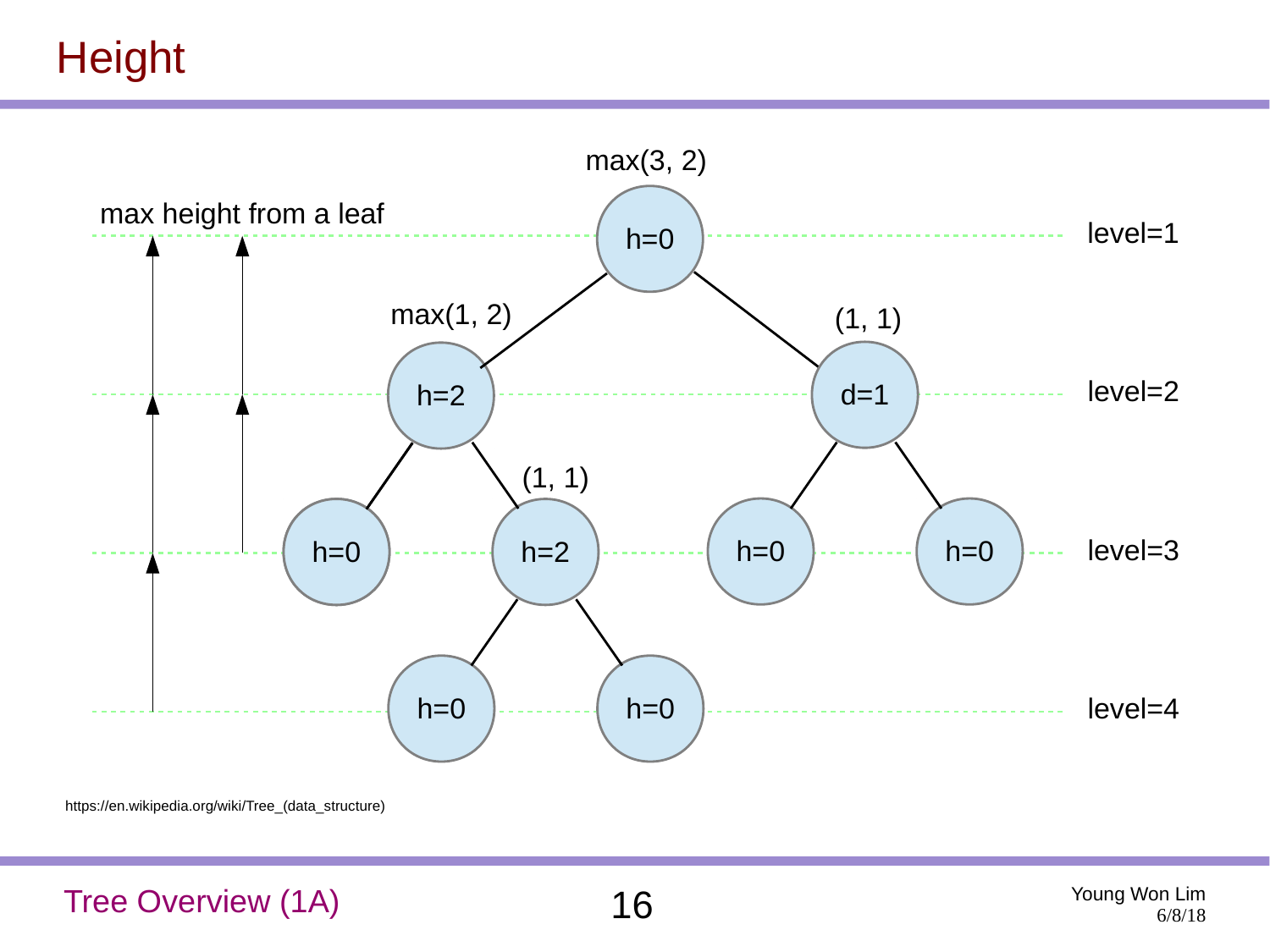## Binary Tree

a **binary tree** is a tree data structure in which each **node** has at most two **children**, (the **left child**, the **right child**)

A **recursive definition** using just set theory notions is that a (non-empty) binary tree is a tuple **(L, S, R)**, where **L** and **R** are **binary trees** or the **empty set** and **S** is a **singleton set**.

Some authors allow the binary tree to be the empty set as well.



https://en.wikipedia.org/wiki/Binary\_tree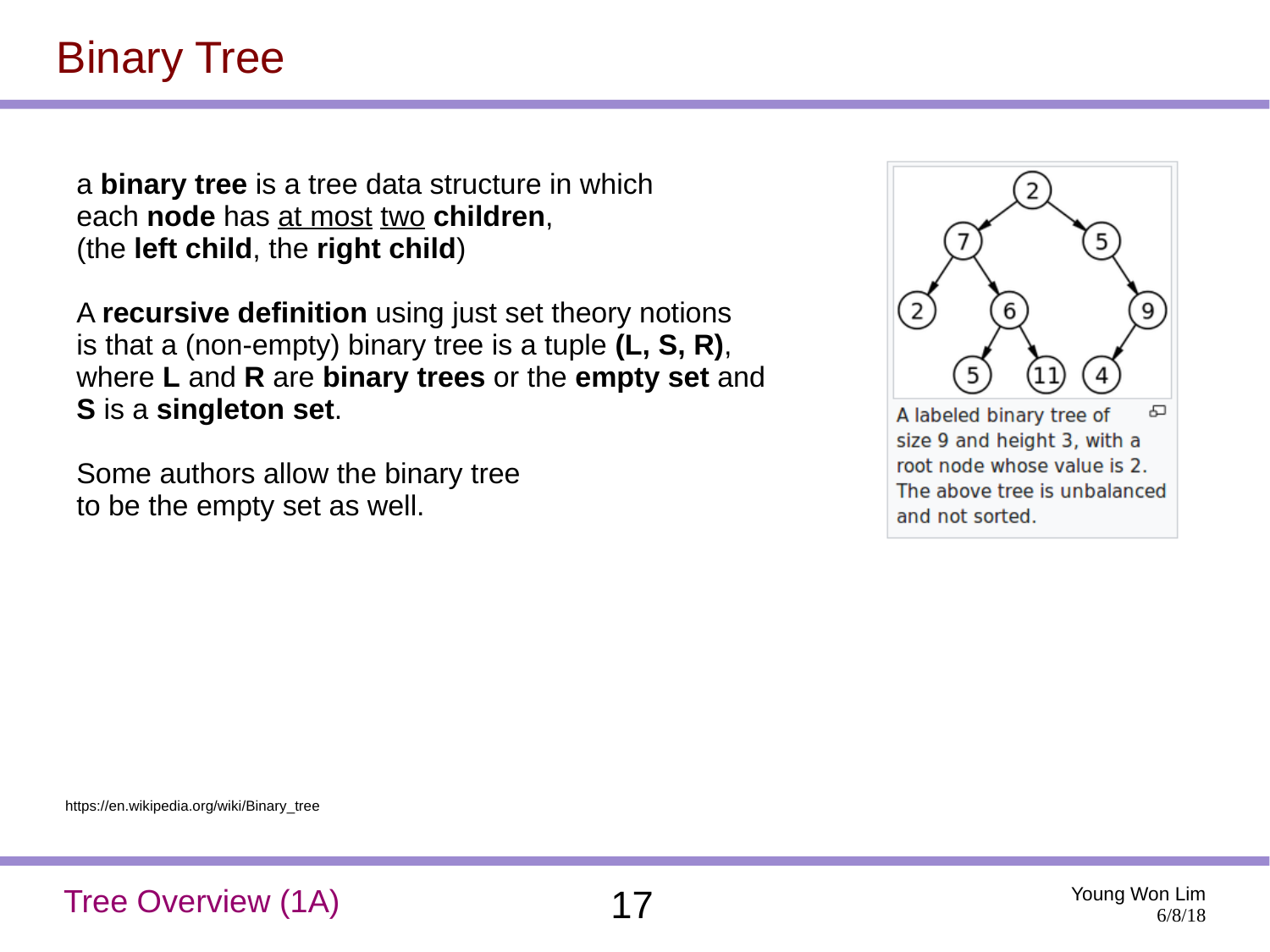A **rooted binary tree** has a **root node** and every **node** has at most two **children**.

A **full binary tree** is (**proper, plane binary tree**) a **tree** in which every **node** has either **0** or **2 children**.





Tree Overview (1A)  $18^{y}$  and  $18^{y}$  and  $18^{y}$  and  $18^{y}$  and  $18^{y}$  and  $18^{y}$  and  $18^{y}$  and  $18^{y}$  and  $18^{y}$  and  $18^{y}$  and  $18^{y}$  and  $18^{y}$  and  $18^{y}$  and  $18^{y}$  and  $18^{y}$  and  $18^{y}$  and  $18^{y}$  and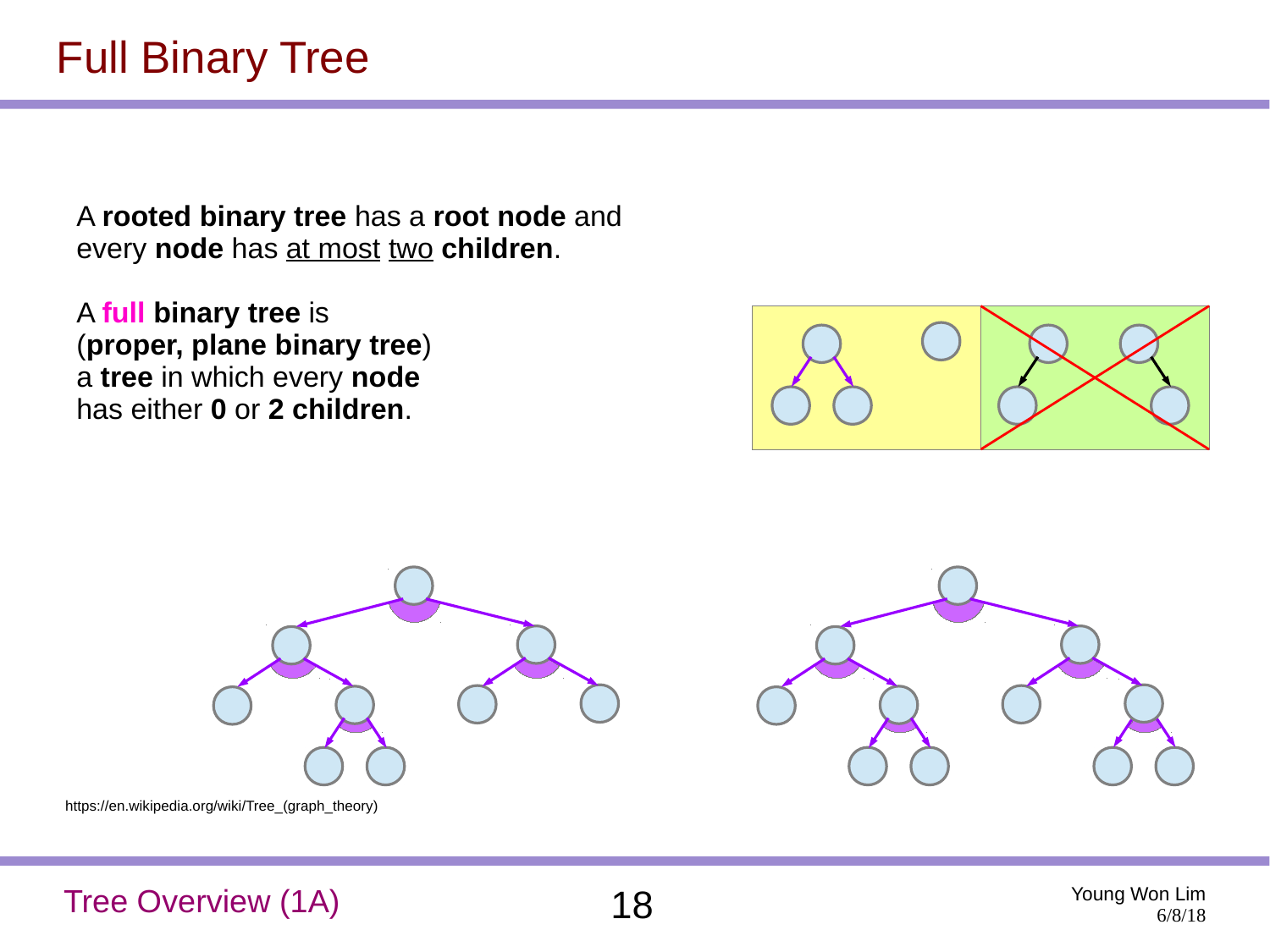### Perfect Binary Trees

A **perfect binary tree** is a binary tree in which all **interior nodes** have two **children** and all **leaves** have the same **depth** or same **level**.

also called a **complete binary tree**

two **children**

the same **depth** (**level**).

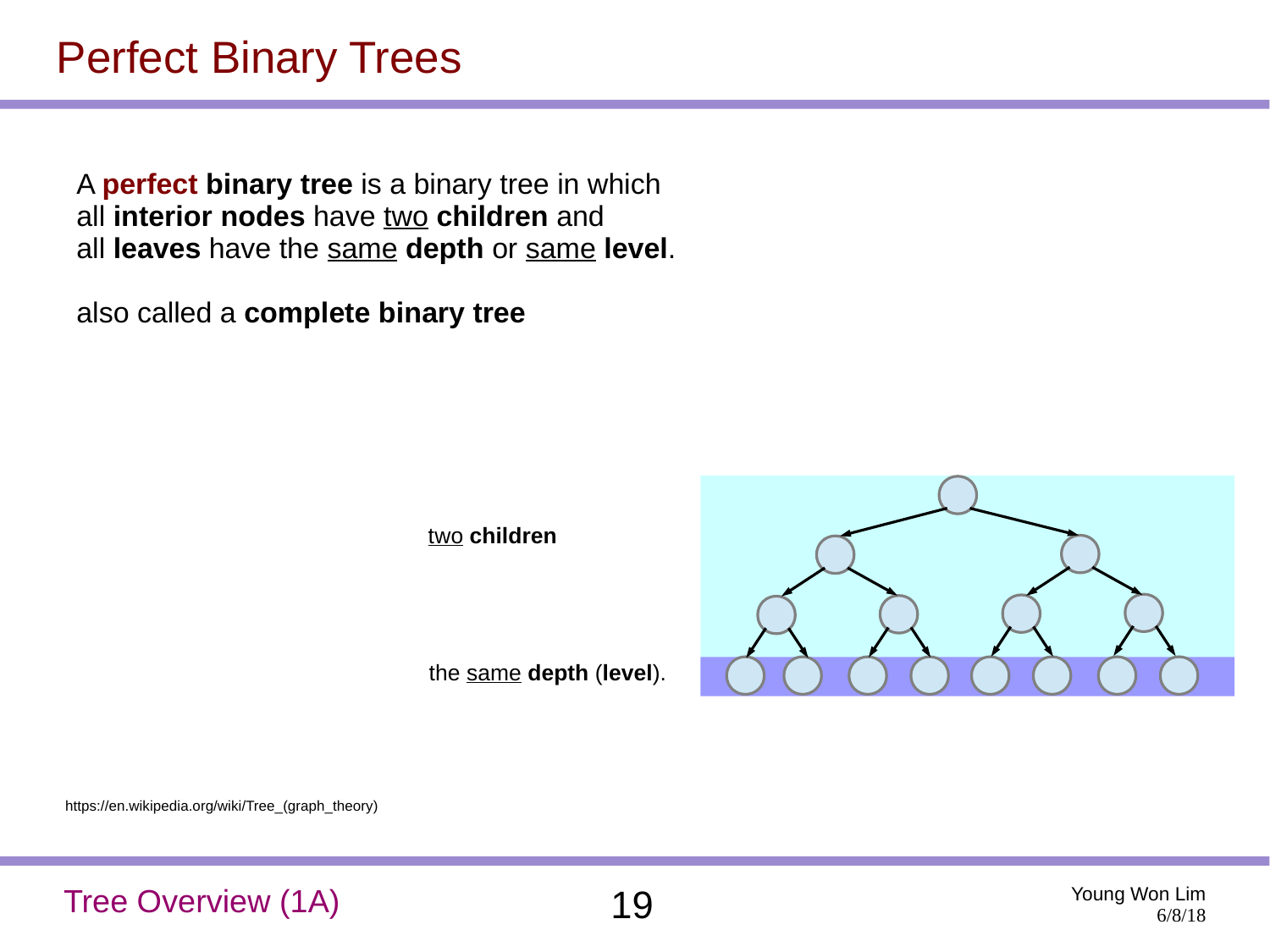# Complete Binary Trees

#### In a **complete binary tree**

every level, except possibly the last, is completely filled, and all nodes in the last level are as far left as possible.

An alternative definition is a **perfect tree** whose rightmost leaves (perhaps all) have been removed.





https://en.wikipedia.org/wiki/Tree\_(graph\_theory)

Tree Overview (1A) 20 Young Won Lim



6/8/18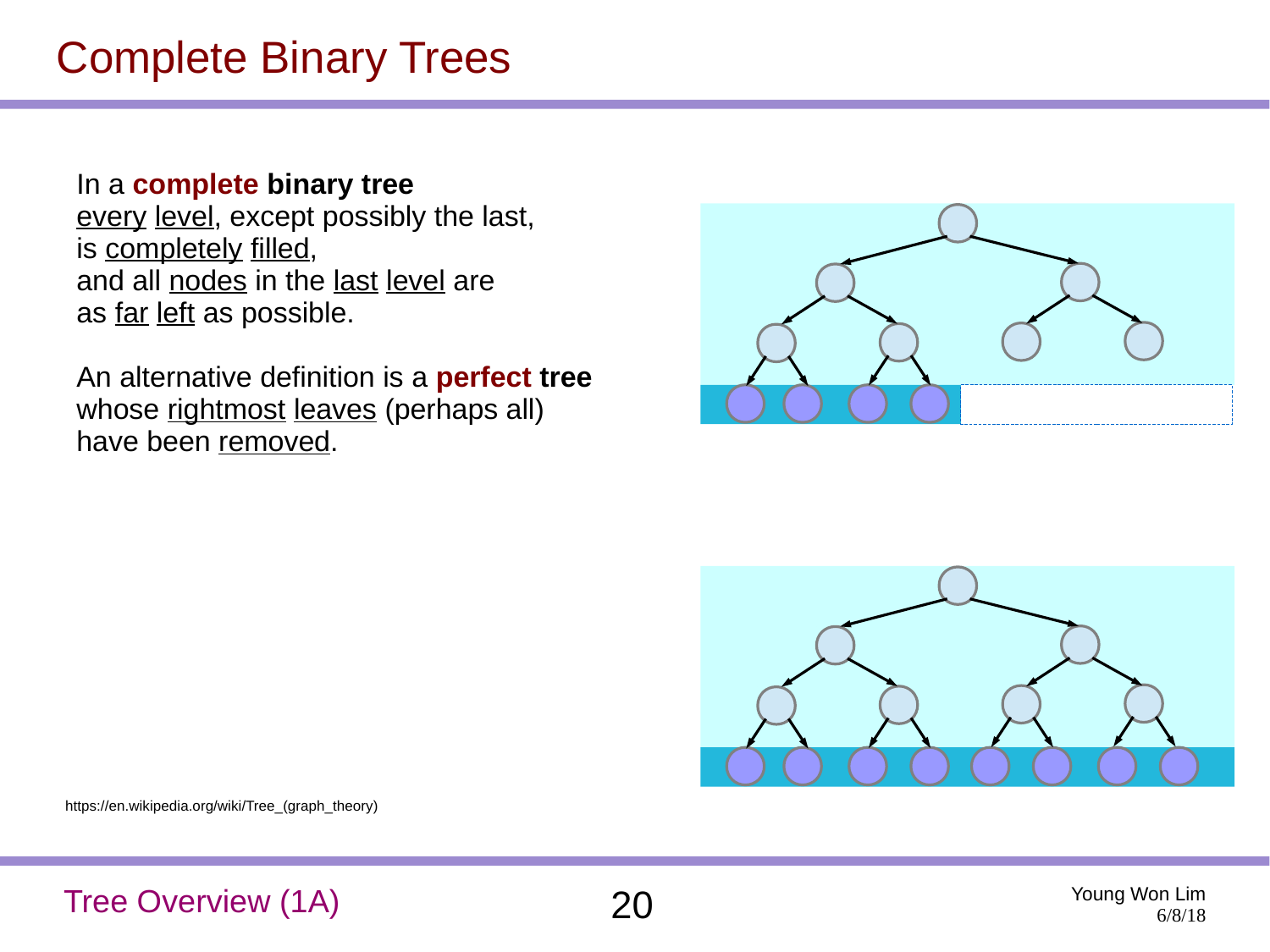# Complete Binary Trees and Linear Arrays



2⋅*i*  $2 \cdot i + 1$ Left child Right child

A complete binary tree can be efficiently represented using an array.





https://en.wikipedia.org/wiki/Tree\_(graph\_theory)



#### Tree Overview (1A) 21 Young Won Lim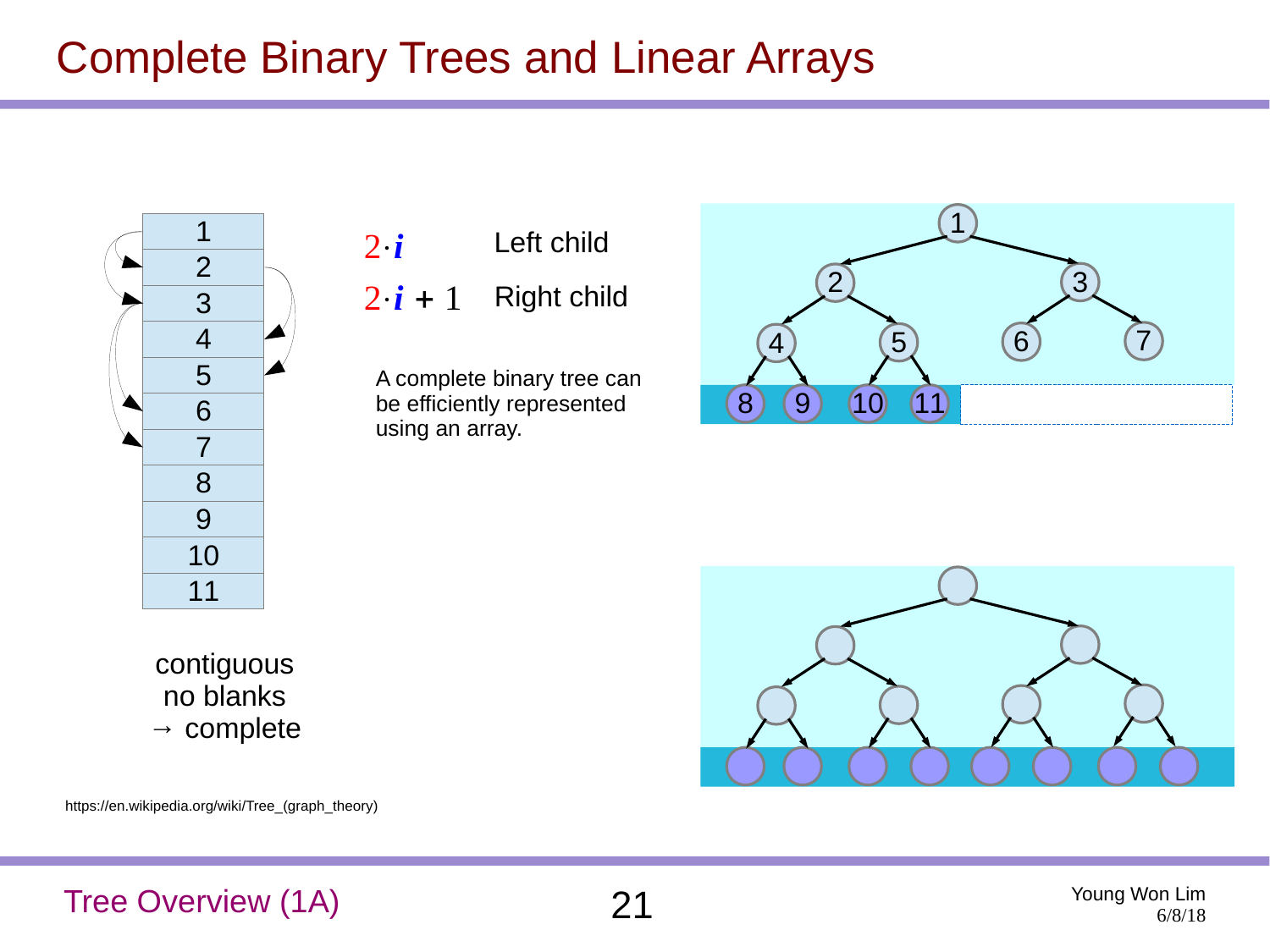# Different use of compute binary trees

Some authors use the term **complete** to refer instead to a **perfect** binary tree as defined above, in which case they call this type of tree an **almost complete binary tree** or **nearly complete binary tree**.



https://en.wikipedia.org/wiki/Tree\_(graph\_theory)

Tree Overview (1A) 22 Young Won Lim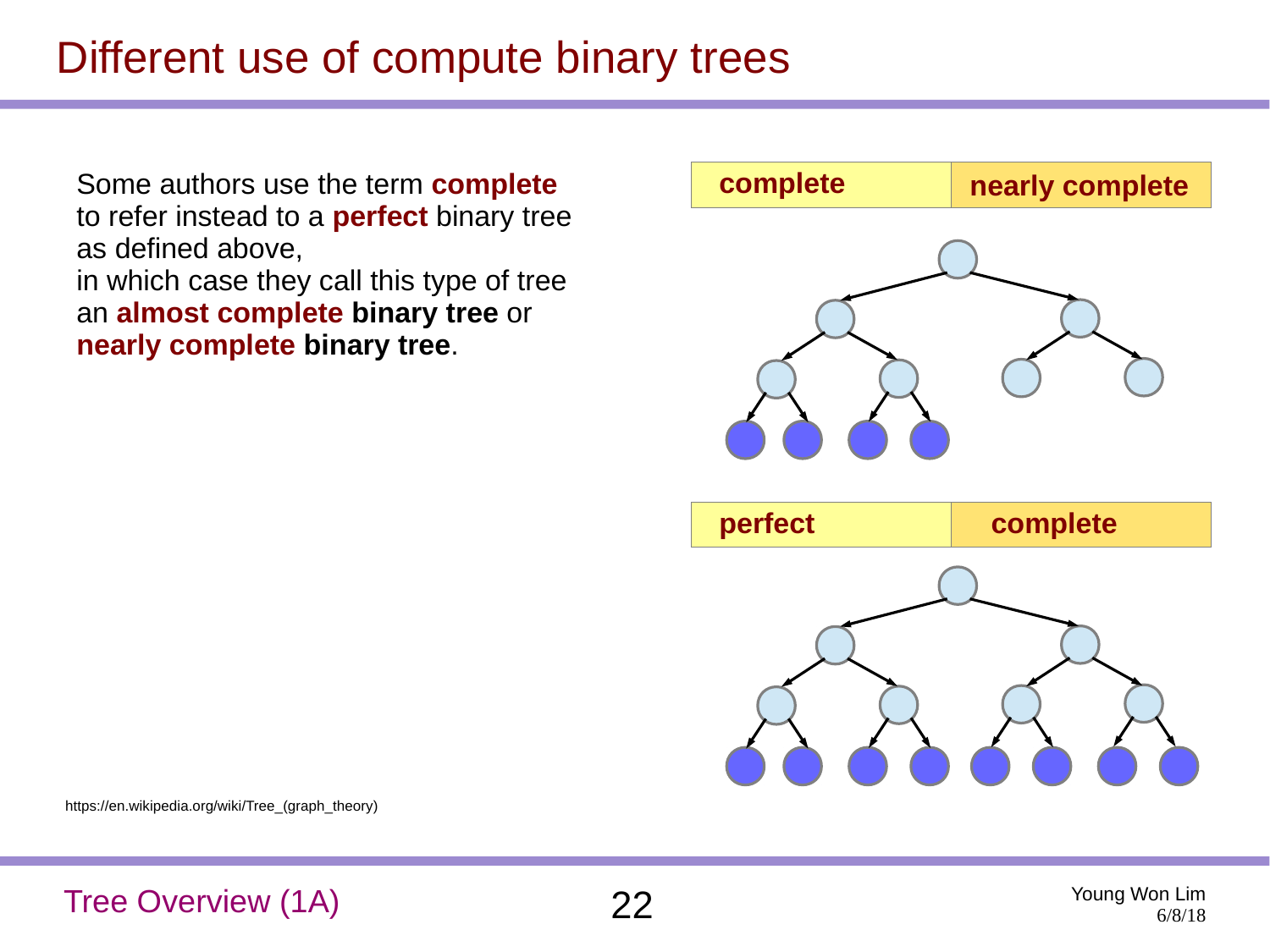# Properties of Binary Trees (1)

A **complete binary tree** can have between **1** and **2 m-1** nodes at the last level **m**.





https://en.wikipedia.org/wiki/Tree\_(graph\_theory)

Tree Overview (1A) 23 Young Won Lim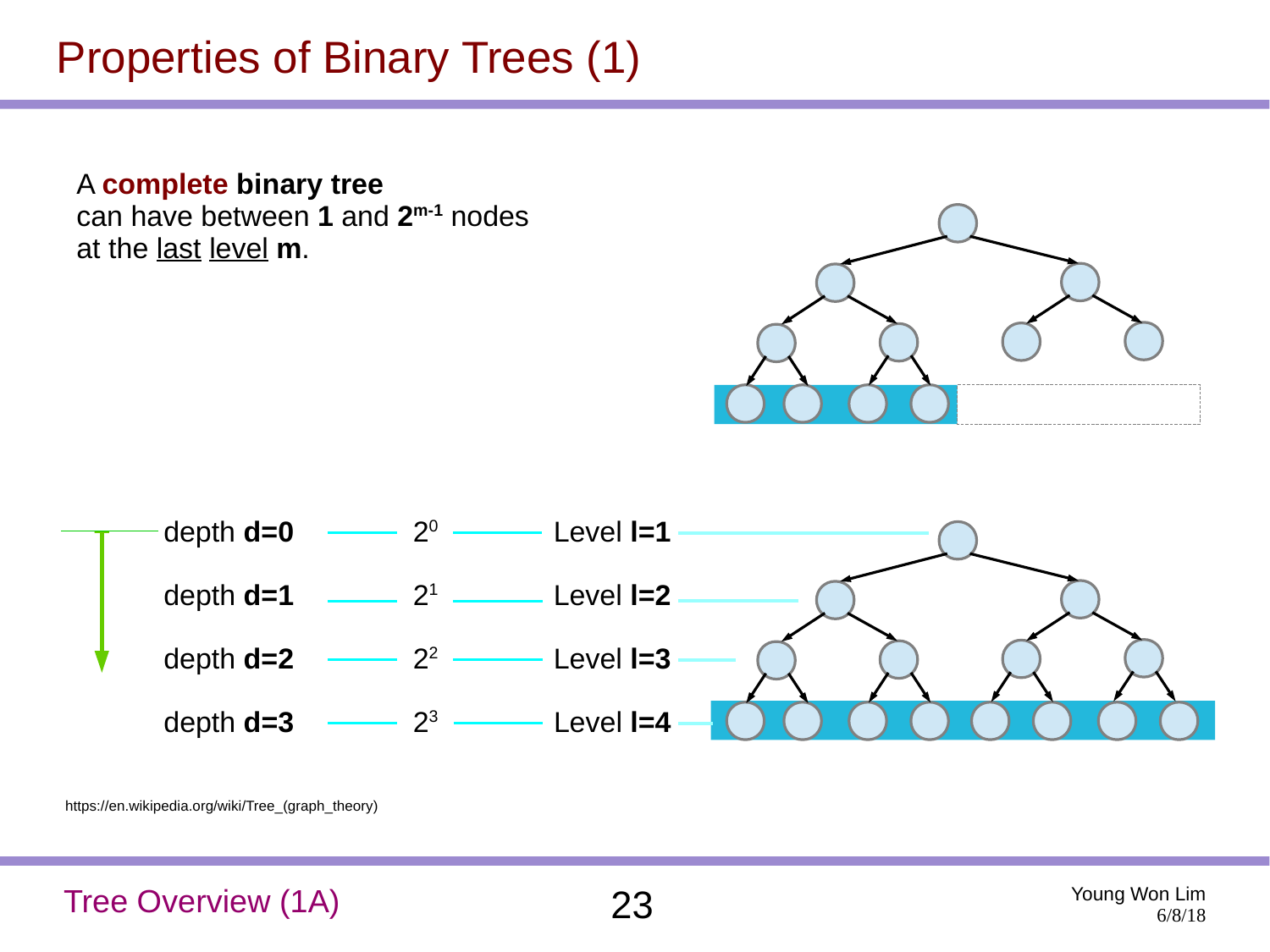# Properties of Binary Trees (2)

The **number** of **nodes n** in a **full binary tree**, is at least  $n = 2^d + 1$  and at most **n = 2d+1 − 1**, where **d** is the **detph** of the tree.

A tree consisting of only a **root node** has a **depth** of **0**.



https://en.wikipedia.org/wiki/Tree\_(graph\_theory)

Tree Overview (1A) 24 Young Won Lim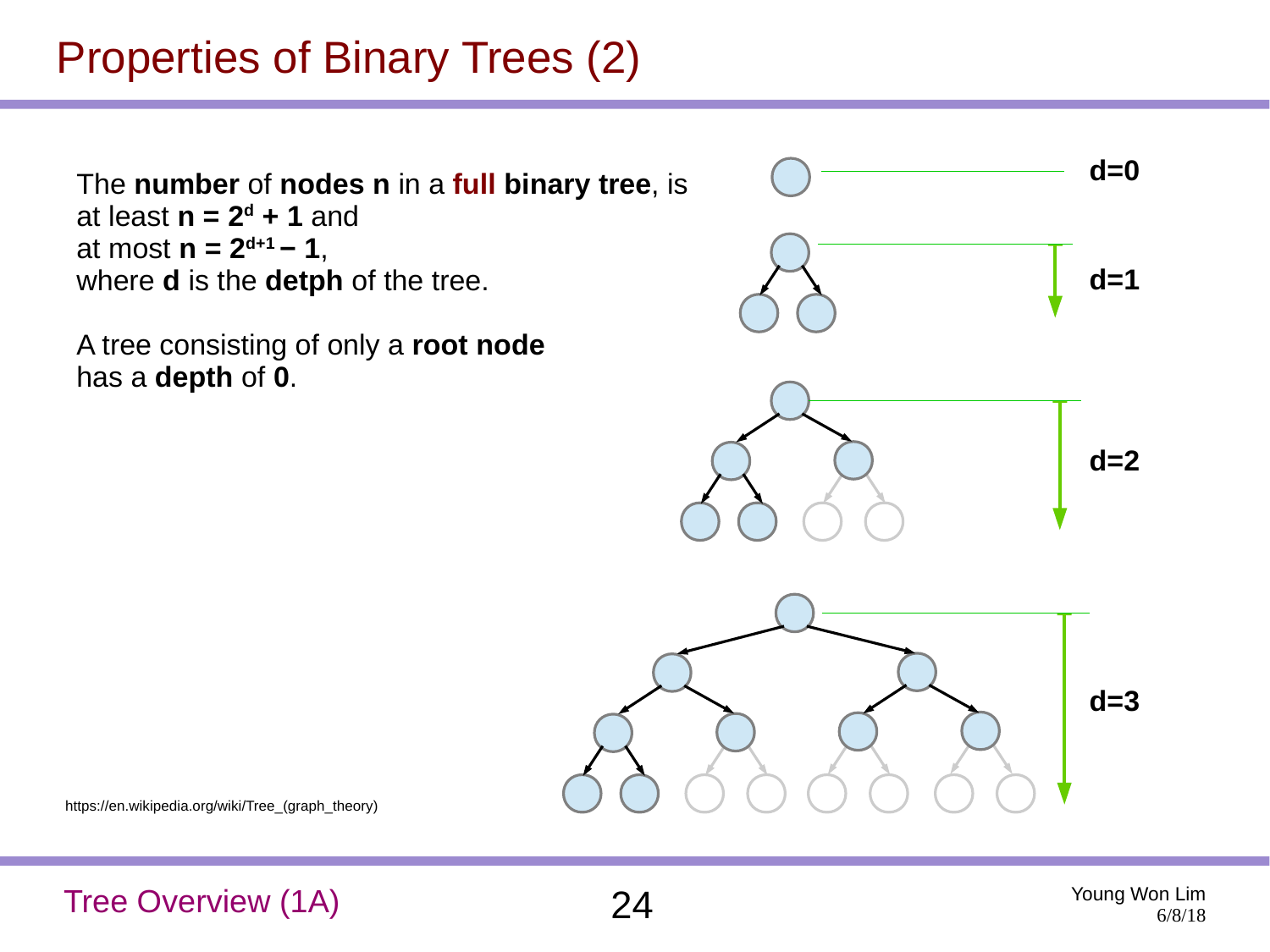# Properties of Binary Trees (3)

![](_page_24_Figure_1.jpeg)

Tree Overview (1A) 25 Young Won Lim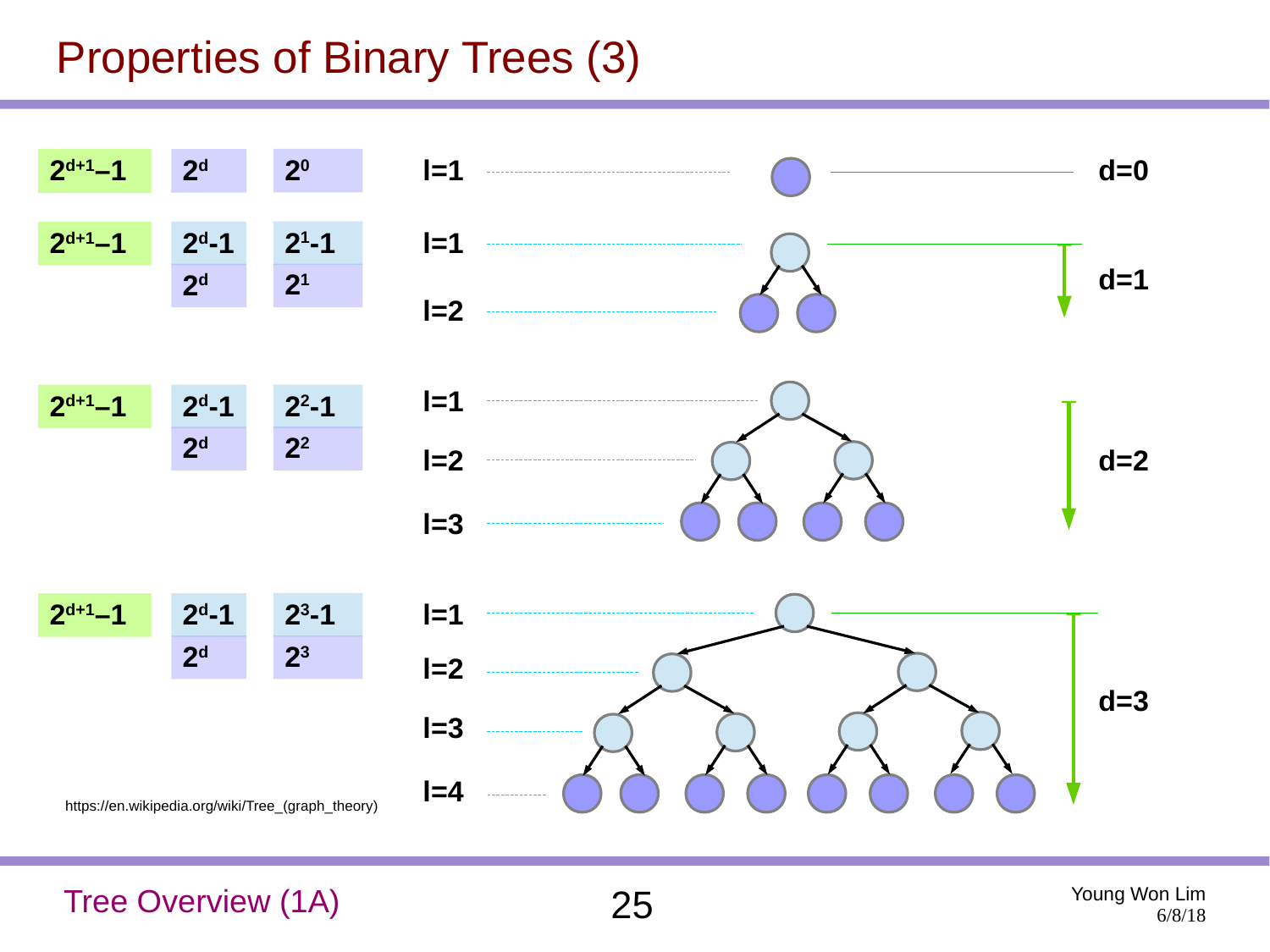# Properties of Binary Trees (4)

![](_page_25_Figure_1.jpeg)

Tree Overview (1A) 26 Young Won Lim